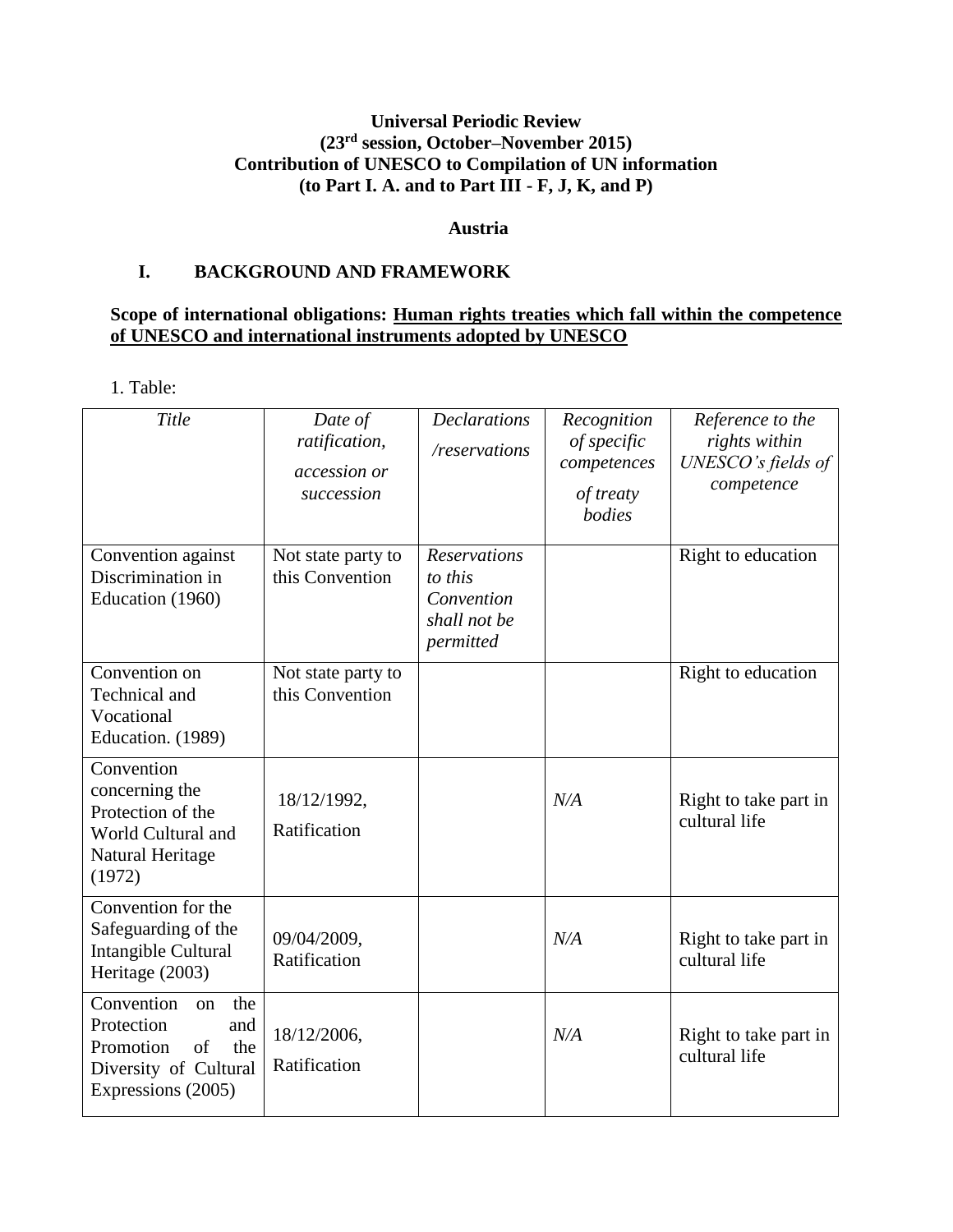#### **II. Input to Part III. Implementation of international human rights obligations, taking into account applicable international humanitarian law to items F, J, K, and P**

#### **Right to education**

#### **NORMATIVE FRAMEWORK**

#### **Constitutional Framework:**

l

3. "The constitutional legislation relevant to education encompasses the Federal Constitutional Act ("Bundes-Verfassungsgesetz") including the School Act Amendments of 1962 and 1974 ("Schulverfassungsnovellen"), the Basic State Law on the General Rights of Citizens ("Staatsgrundgesetz über die allgemeinen Rechte der Staatsbürger") of 1867, the European Convention on the Protection of Human Rights and Fundamental Freedoms, in particular Art. 2 of its first protocol, the Austrian State Treaty of St. Germain (1919) and the State Treaty of Vienna (1955). Whereas the **Basic State Law and the European Human Rights Convention** and its first protocol govern the fundamental rights of the individual in education, the state treaties mainly concern the rights of linguistic minorities (ethnic groups) to education. Under the **Austrian constitution**, legislation and execution of all matters pertaining to universities and higher education is a federal responsibility. The academic freedoms of science and teaching and the freedom of art are guaranteed in **Articles 17 and 17a** of the Basic State Law. The **Federal Constitutional Act** provides [guarantee for the legislation related to education, for compulsory education and affirms the fundamental values conducting schooling and the non-discrimination principle in] **Article 14.** In regard with languages, **Article 8** states that "(1) German is the official language of the Republic without prejudice to the rights provided by Federal law for linguistic minorities. (2) The Republic (Federation, Laender and municipalities) subscribe to its linguistic and cultural multiplicity having grown, expressed in the autochthonous ethnic groups. Language and culture, existence and preservation of these ethnic groups are to be respected, safeguarded and to be supported."<sup>1</sup>

4. The **Basic Law on the General Rights of Nationals** provides that: **Art. 2**. "All nationals are equal before the law." **Art. 17**. "[1] Knowledge and its teaching are free.[2] Every national who has furnished in legally acceptable manner proof of his qualification has the right to found establishments for instruction and education.[3] Instruction at home is subject to no such restriction.[4] The Church or religious society concerned shall see to religious instruction in schools.[5] The right to supreme direction and supervision over the whole instructional and educational system lies with the state." **Art. 19.** "[1] All the ethnic entities of the empire enjoy

<sup>&</sup>lt;sup>1</sup> Austria Report submitted for the Seventh Consultation on the implementation of the Convention and Recommendation against Discrimination in Education (2000-2005), 2007, p. 2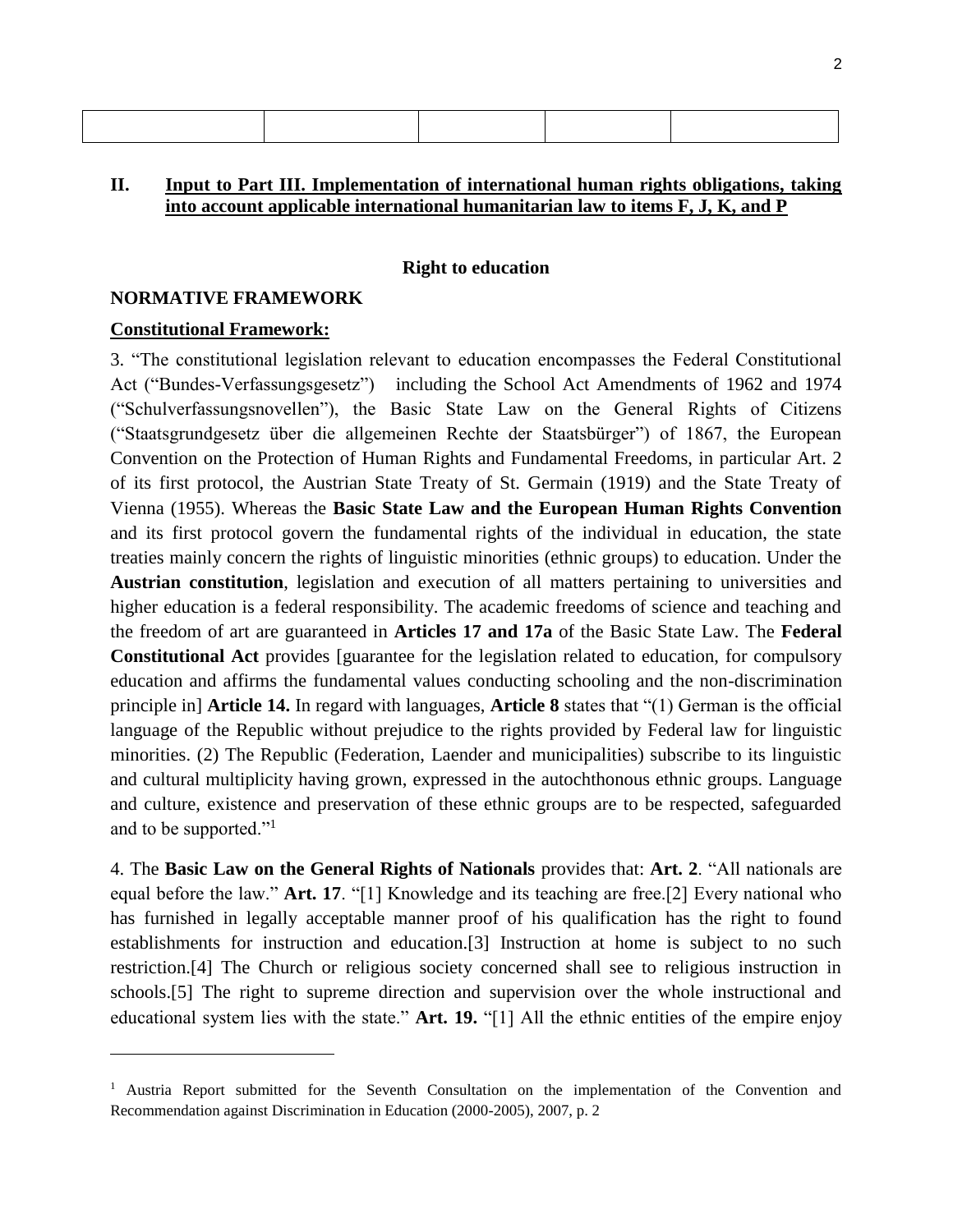equal rights, and each ethnic entity has an inviolable right to the preservation and fostering of its nationality and language.[2] The state recognizes the equal rights of all current languages in schools, administration and public life.[3] In countries populated by more than one ethnic entity, public places of learning should be so organised that, without making the learning of a second national language compulsory, each member of an ethnic entity should have adequate opportunity to receive education in his/her own language."

# **Legislative Framework:**

5. The legal framework of Austria is composed of:

- a) The **School Act Amendment of 1962** ("*Schulverfassungsnovelle* 1962") […]
- b) The **Compulsory Schooling Act**, ("*Schulpflichtgesetz*"),
- c) The **School Organisation Act** ("*Schulorganisationsgesetz*"),
- d) The **Private Schools Act** ("*Privatschulgesetz*"),
- e) The **Vocational Training Act**, ("*Berufsausbildungsgesetz*"),
- f) The **Federal School Inspection Act** ("*Bundesschulaufsichtsgesetz*")."<sup>2</sup>
- g) **The Act on Federal Schools for Agriculture and Forestry 1966 (as amended in 2014)**<sup>3</sup>
- h) **The Act on the Teaching Assignment of Federal Teachers 1968<sup>4</sup>**
- i) **The Federal Law on the Religious Education of Children 1985<sup>5</sup>**
- j) **The School Education Act 1986<sup>6</sup>**
- k) The **School Periods Act 1985<sup>7</sup>**
- l) **Federal Act on the Promotion of Adult Education and Public Libraries 1990<sup>8</sup>**
- m) **Students Support Act 1992<sup>9</sup>**

l

<http://www.ris.bka.gv.at/GeltendeFassung.wxe?Abfrage=Bundesnormen&Gesetzesnummer=10009289> (accessed on 2014-10-22)

<sup>4</sup>Act on the Teaching Assignment of Federal Teachers 1968, accessible at:

<http://www.unesco.org/education/edurights/media/docs/04700f5201eee574c94679153bd99e366572fb8f.pdf> (accessed on 2014-10-27)

<sup>5</sup> Law on the Religious Education of Children, accessible at:

<sup>&</sup>lt;sup>2</sup> Austria Report submitted for the Seventh Consultation on the implementation of the Convention and Recommendation against Discrimination in Education (2000-2005), 2007, pp. 2-3, pp. 5-6

<sup>&</sup>lt;sup>3</sup> Act on federal schools for agriculture and forestry, accessible at:

<http://www.unesco.org/education/edurights/media/docs/53bc487e6c790abae26e869a762decd6bf6ef726.pdf> (accessed on 2014-10-27)

<sup>6</sup> School Education Act, accessible at:

<http://www.unesco.org/education/edurights/media/docs/7be08928515114f93815b225a592382a68361fc9.pdf> (accessed on 2014-10-27)

<sup>7</sup> School Periods act, accessible at:

<http://www.unesco.org/education/edurights/media/docs/9e85e2418dc1c80726a50712766f6b5d4012485f.pdf> (accessed on 2014-10-27)

<sup>8</sup>Act on the Promotion of Adult Education and Public Libraries, accessible at:

<http://www.unesco.org/education/edurights/media/docs/115e713ddde591ce74a49545f6dd875ca0cfcf5d.pdf> (accessed on 2014-10-27)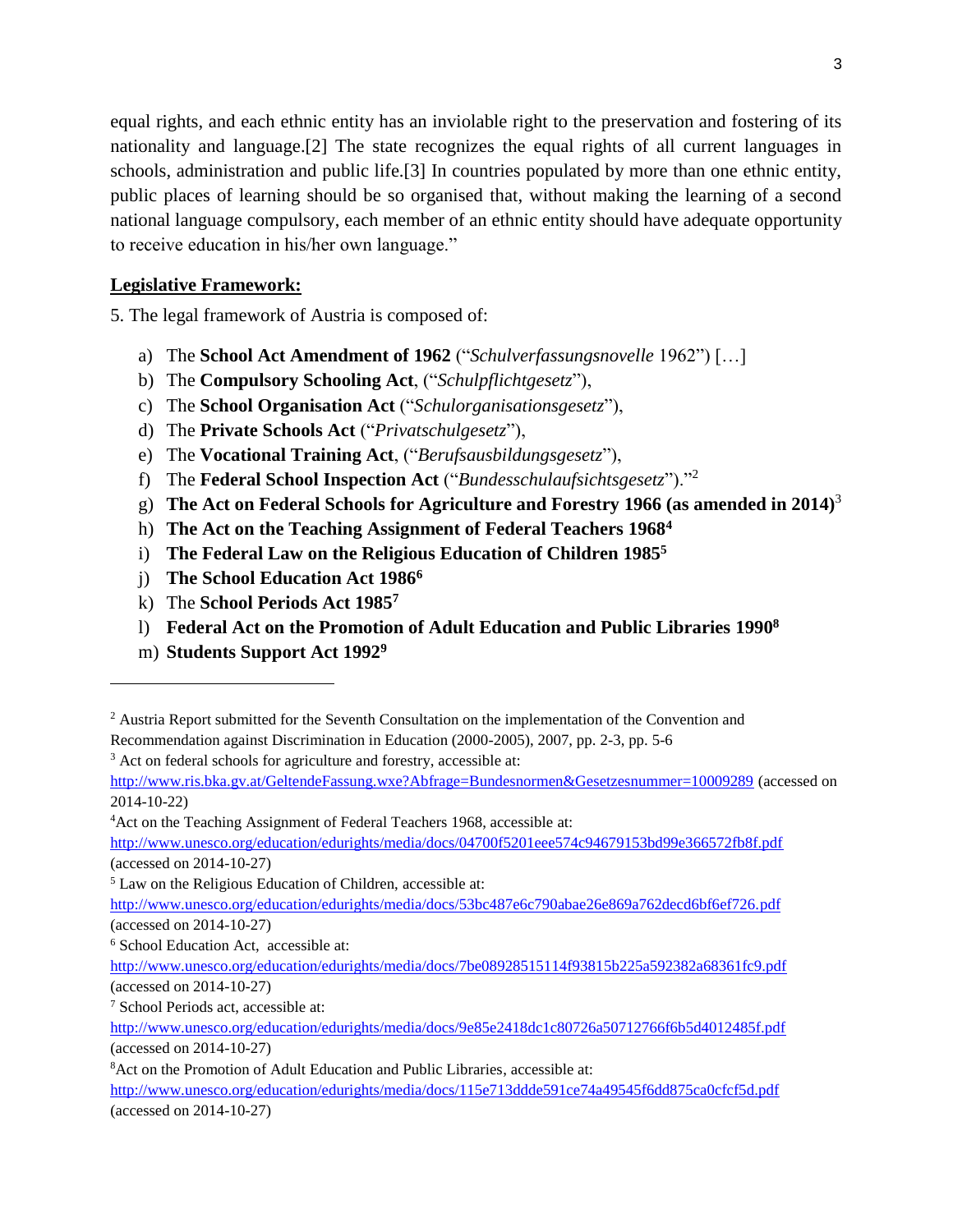- n) An **Agreement between Austria and Switzerland** ("*Staatsvertrag Österreich - Schweiz: Gleichwertigkeiten im Hochschul-bereich*") **of 1993<sup>10</sup>** regulates the Mutual Recognition of Equivalences in Higher Education.
- o) **School Education Act for Working Adults 1997<sup>11</sup>**
- p) "The **Minority School Act of 1994/1998 for the Burgenland (as amended in 2014)<sup>12</sup>** , where a larger number of Croat and Hungarians are living and the **Minority School Act for Carinthia of 1959**, which has a Slovenian minority […] are federal laws containing constitutional provisions on educational rights of minorities." <sup>13</sup>
- q) "**The Burgenland Nursery School Act of 1998** has been amended in 2005 and now provides for assistant nursery school teachers, when the existing teacher is not bilingually trained and increases the minimum number of hours for Croat or Hungarian from 9 to  $12.$ <sup>" 14</sup>
- r) "The **Carinthian Nursery School Fund Act of 2001** has created a fund for the promotion of bilingual or multilingual nursery schools which has improved the situation of those schools and also led to the creation of a new multilingual nursery school."<sup>15</sup>
- s) "The **Private School Act** ("*Privatschulgesetz*"), the **Religious Instruction Act**  ("*Religionsunterrichtsgesetz*") and the **School Education Act** ("*Schulunterrichtsgesetz*") regulate the extent and the curricula as well as the admissibility of private and religious schools, ensure diversity of education and prevent or prohibit discrimination of recognized religious groups."<sup>16</sup>

<sup>9</sup> Student support act, accessible at:

l

<sup>10</sup> Agreement 1993, accessible at :

<sup>11</sup> School Education Act for Working Adults, accessible at:

<http://www.unesco.org/education/edurights/media/docs/0b1a7c9a736e747aebbaeb018dda26764a9972f4.pdf> (accessed on 2014-10-27)

<sup>12</sup> Minority school act in Burgenland, accessible at:

<http://www.unesco.org/education/edurights/media/docs/9d46cbd1a4d82263f4d42172bf9ea8f5d9c0ccc5.pdf> (accessed on 2014-10-27)

<http://www.unesco.org/education/edurights/media/docs/175aa7bc289c593772c90ef02ba3c8f31111d60a.pdf> (accessed on 2014-10-22)

<http://www.ris.bka.gv.at/GeltendeFassung.wxe?Abfrage=Bundesnormen&Gesetzesnummer=10009948> (accessed in 2014-10-22)

<sup>&</sup>lt;sup>13</sup> Austria Report submitted for the Seventh Consultation on the implementation of the Convention and Recommendation against Discrimination in Education (2000-2005), 2007, p. 15

<sup>&</sup>lt;sup>14</sup> Austria Report submitted for the Seventh Consultation on the implementation of the Convention and Recommendation against Discrimination in Education (2000-2005), 2007, p. 16

<sup>&</sup>lt;sup>15</sup> Austria Report submitted for the Seventh Consultation on the implementation of the Convention and Recommendation against Discrimination in Education (2000-2005), 2007, p. 17

<sup>&</sup>lt;sup>16</sup> Austria Report submitted for the Seventh Consultation on the implementation of the Convention and Recommendation against Discrimination in Education (2000-2005), 2007, p. 6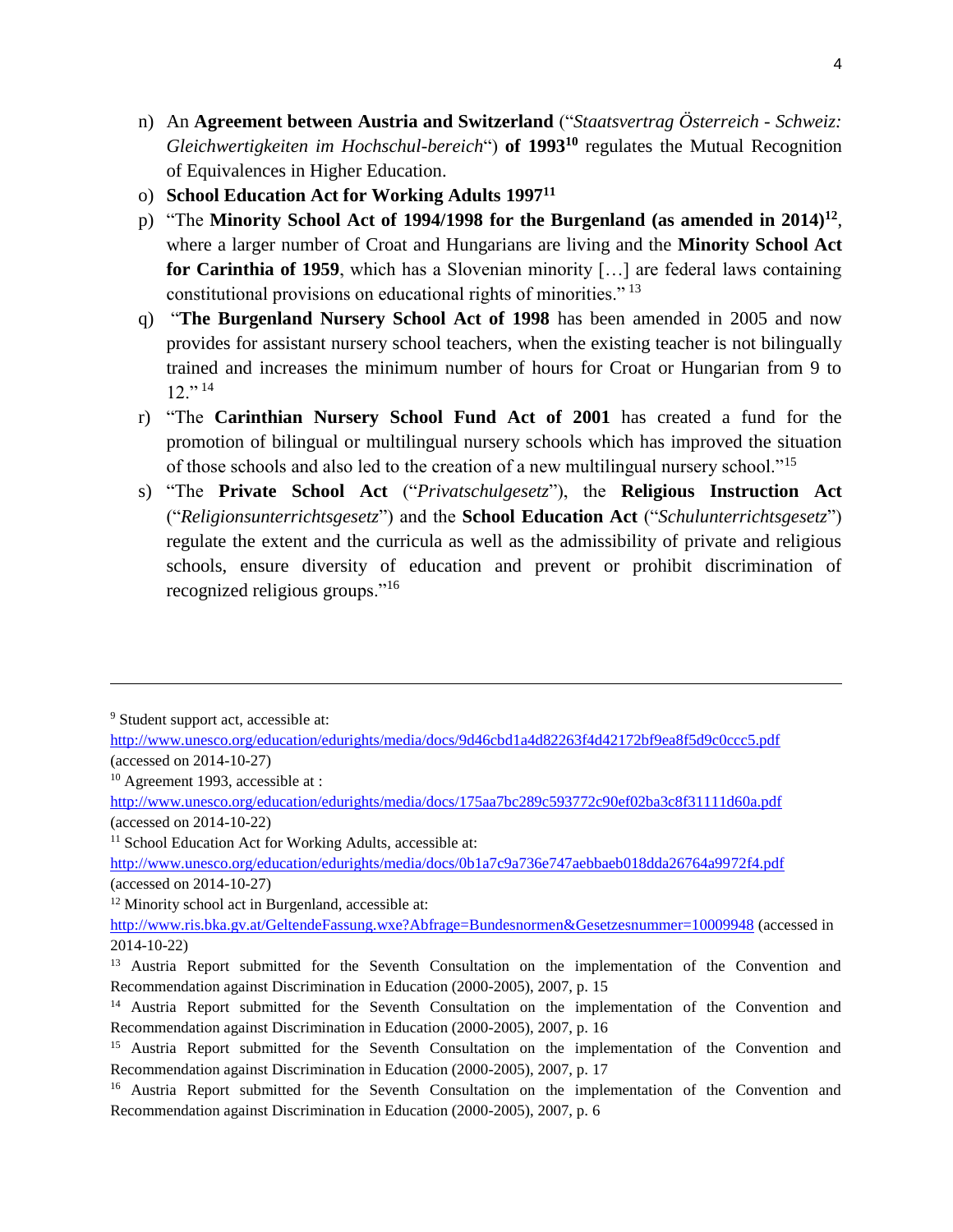- t) The **Education documentation act 2002 (as amended in 2014)<sup>17</sup>**
- u) **Universities Act [2002] 18**
- v) **Teacher Education Act 2005<sup>19</sup>**
- w) **Act on Quality Assurance in Higher Education 2011<sup>20</sup>**

6. Some administrative texts also regulate education:

- a) "**Ordinance on Learning Standard for Schools 2009**: Standards for teaching objective at primary and lower secundary level for some core subjects. Concrete competences are declared for German, one additional language and mathematics.
- b) **Ordinance on Performance Evaluation** providing for the evaluation of pupil performance based on performance assessments, whose forms and possibilities are also defined. […] and the possibilities of later exams and determination exams.
- c) **Ordinance on Reading Education** contains revised principles for supporting reading as basic skill and (new) implications on teaching and learning.
- d) **Ordinance on School Events 1995**: Rules governing the function, type, number, planning and school-autonomous implementation of school events to complement lessons according to the curriculum.
- e) **Ordinance on School Rules** contains detailed regulations on the conduct of students at school, at school events and school-related events, on measures for student safety and to facilitate orderly school operations. […]
- f) **Ordinance on School Time** […]
- g) **Ordinance on Higher Education Curricula 2006**" 21
- h) "With the 2007 **"Initiative 25+"** Decree **individualisation of teaching** the personality and learning requirements of the pupils became the focus of teaching. **The Fundamental Decree on the Support of the Gifted from 2009** is [...] dedicated to supporting the gifted.  $[...]^{32}$

### **Institutional Framework:**

7. "Act on Quality Assurance in Higher Education 2011 [establishes] the **Agency for Quality Assurance and Accreditation Austria** [whose aim is to] enable the external quality assurance,

l

<sup>&</sup>lt;sup>17</sup> Education documentation act, accessible at:

<https://www.ris.bka.gv.at/GeltendeFassung.wxe?Abfrage=Bundesnormen&Gesetzesnummer=20001727> (accessed on 2014-10-22)

<sup>&</sup>lt;sup>18</sup> Universities act, accesible at:

<http://www.unesco.org/education/edurights/media/docs/da26205d39ae787005d0c1e2da1b5ab35d0e4d9d.pdf> (accessed on 2014-10-27)

<sup>&</sup>lt;sup>19</sup> Teacher education act, accessible at :

<http://www.unesco.org/education/edurights/media/docs/a47a313446c96e41dc14324b7566919011919a40.pdf> (accessed on 2014-10-27)

<sup>&</sup>lt;sup>20</sup> Act on QA in HE, accessible at :

<http://www.unesco.org/education/edurights/media/docs/c2431cea2a6f6eb1c16d50eb9e24a6b8911e6cc7.pdf> (accessed on 2014-10-27)

 $21$  Ibid.

 $22$  [Eurypedia, educational support and guidance](https://webgate.ec.europa.eu/fpfis/mwikis/eurydice/index.php/Austria:Educational_Support_and_Guidance) (accessed on 2014-10-23)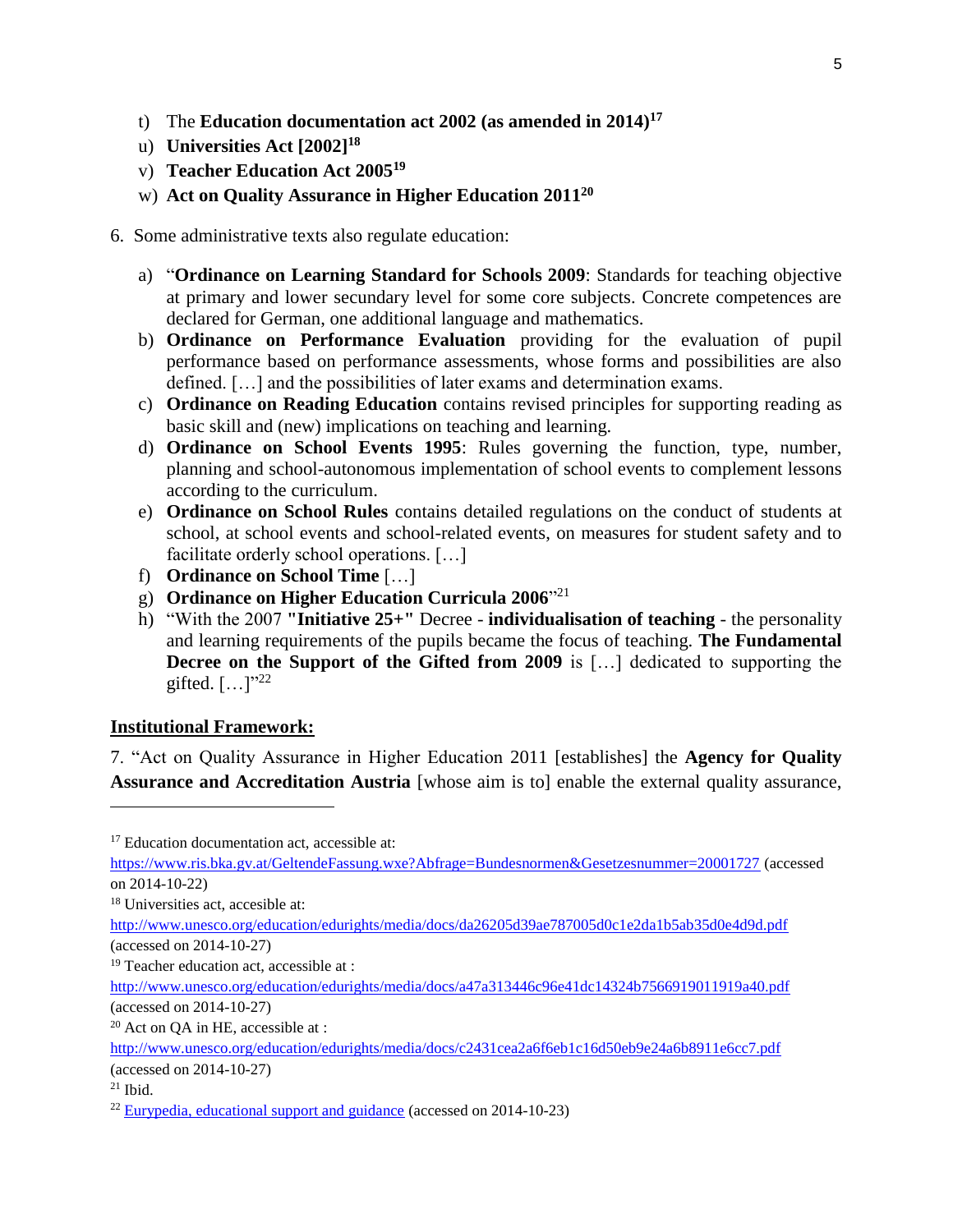together with the internal quality management system of the educational institutions in higher education.  $[\dots]^{3}$ 

### **Policy Framework:**

# **A) General information**

8. The **Working Programme of the Austrian Government 2013 – 2018<sup>24</sup>** comprises a section on education, whose key targets are:

- a) "Education up to 18. All under-18-year-olds should as far as possible complete some form of education or training that goes beyond the compulsory school-leaving qualification
- b) Upgrade apprenticeships
- c) Increase the participation of all age groups in further education and training, and improve their basic competence and skills in professional life through further training, especially with those who have few skills and older employees
- d) Develop and strengthen the country's elementary educational facilities as educational centres $\cdot$ <sup>25</sup>

# **B) Inclusive Education**

9. "Austria also supports the education programmes of the adult education centre of the Burgenland Roma to promote the language and culture of the Roma; these programmes are open to Roma and non-Roma alike and receive annual funding in the amount of EUR 1,000. In 2011, funding is also being given to the **project "ROMA KinderWelten"** (ROMA children's world), in which childhood memories are presented and communicated using various techniques and forms $"26$ 

10. "The Federal Ministry for Education, Arts and Culture launched the **campaign "Interculturality and Multilingualism – An Opportunity"** ("Interkulturalität und Mehrsprachigkeit – eine Chance!") to assist children and teachers in dealing productively with linguistic and cultural diversity in their own environments."<sup>27</sup>

l

<https://webgate.ec.europa.eu/fpfis/mwikis/eurydice/index.php/Austria:Introduction> (accessed on 2014-10-22) <sup>26</sup> State reports submitted to the Committee on Elimination of Racial Discrimination, 2011, p 36, accessible at:

 $23$  Ibid.

<sup>&</sup>lt;sup>24</sup> Working Programme 2013-2018, accessible at:<http://www.bka.gv.at/DocView.axd?CobId=53588> (accessed on 2014-10-22)

<sup>25</sup> Eurypedia, ongoing reforms in Austria, accessible at:

[http://tbinternet.ohchr.org/\\_layouts/treatybodyexternal/Download.aspx?symbolno=CERD%2fC%2fAUT%2f18-](http://tbinternet.ohchr.org/_layouts/treatybodyexternal/Download.aspx?symbolno=CERD%2fC%2fAUT%2f18-20&Lang=en) [20&Lang=en](http://tbinternet.ohchr.org/_layouts/treatybodyexternal/Download.aspx?symbolno=CERD%2fC%2fAUT%2f18-20&Lang=en) (accessed on 2014-10-23)

<sup>&</sup>lt;sup>27</sup> State reports submitted to the Committee on Elimination of Racial Discrimination, 2011, p 28, accessible at: [http://tbinternet.ohchr.org/\\_layouts/treatybodyexternal/Download.aspx?symbolno=CERD%2fC%2fAUT%2f18-](http://tbinternet.ohchr.org/_layouts/treatybodyexternal/Download.aspx?symbolno=CERD%2fC%2fAUT%2f18-20&Lang=en) [20&Lang=en](http://tbinternet.ohchr.org/_layouts/treatybodyexternal/Download.aspx?symbolno=CERD%2fC%2fAUT%2f18-20&Lang=en) (accessed on 2014-10-23)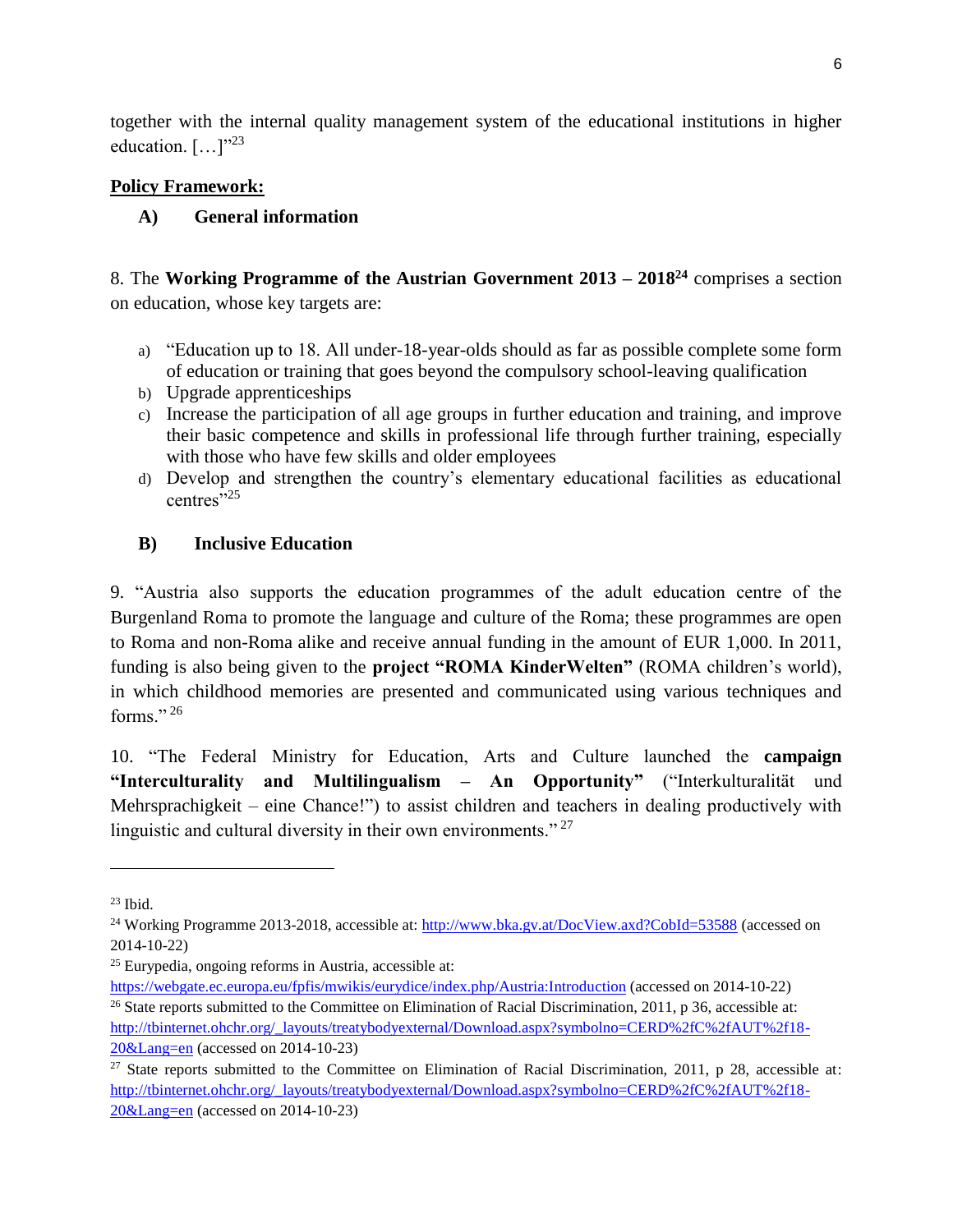11. "**Task Force "Dialogue of Cultures"** […] includes seminars and field trips for Turkish imams on priority issues, including the education system, the situation and rights of women, religious pluralism, inter-cultural dialogue and integration in Austria and Europe. In 2011, the project is being expanded to include training seminars for women's representatives in Austrian mosque associations and a programme to train honorary dialogue representatives for intercultural and inter-religious cooperation."<sup>28</sup>

12. "In recent years, Austria has made intensive efforts to improve entry to the Austrian school system also for disadvantaged groups, improve the efficiency of counselling and career guidance as the key to successful educational and career decisions, raise educational attainment levels, make the education system more efficient and permeable, and ensure that transitions from training to the world of work are as smooth as possible. Special focus is on **integrative measures** for the following target groups:

- a) children and young people with a migration background and/or a mother tongue other than German
- b) early school leavers
- c) young people at risk of marginalisation / early school leaving
- d) young people at the interface between training/school and the world of work.

13. **Youth coaching** mainly aims to strengthen prevention and intervention where pupils are at risk of dropping out of school or being marginalised. […] New approaches to safeguard individual training success have also been pursued as part of dual training (apprenticeship training). **Apprenticeship coaching**, which was enshrined in law with the 2011 amendment to the Vocational Training Act, has made it possible since 2012 to establish counselling, support and assistance services for apprentices and companies in order to prevent dropouts from apprenticeships, among other goals. The two measures **"Youth future**" and **Training guarantee up to the age of 18**, which are already described in the **2011 National Reform Programme**, will be continued. **Supra-company apprenticeship training** *(Überbetriebliche Lehrausbildung or ÜBA)* opens up the opportunity for young people who cannot complete company-based apprenticeship training to acquire high-quality specialist qualifications. Furthermore, **integrative/inclusive vocational training** *(IBA)* is also offered within the framework of *ÜBA*, thus enabling young people to obtain a partial qualification or complete a prolonged apprenticeship period."<sup>29</sup>

14. "The Austrian curriculum for Primary Schools contains an addendum, **"German for pupils**  with a mother tongue other than German". This curricular addendum is not broken down by year, but is a multi-year teaching concept. In conjunction with the **"German, Reading,** 

l

<sup>28</sup> Ibid, p 37.

<sup>&</sup>lt;sup>29</sup> [Eurypedia, Educational support and guidance](https://webgate.ec.europa.eu/fpfis/mwikis/eurydice/index.php/Austria:Educational_Support_and_Guidance) (accessed on 2014-10-23)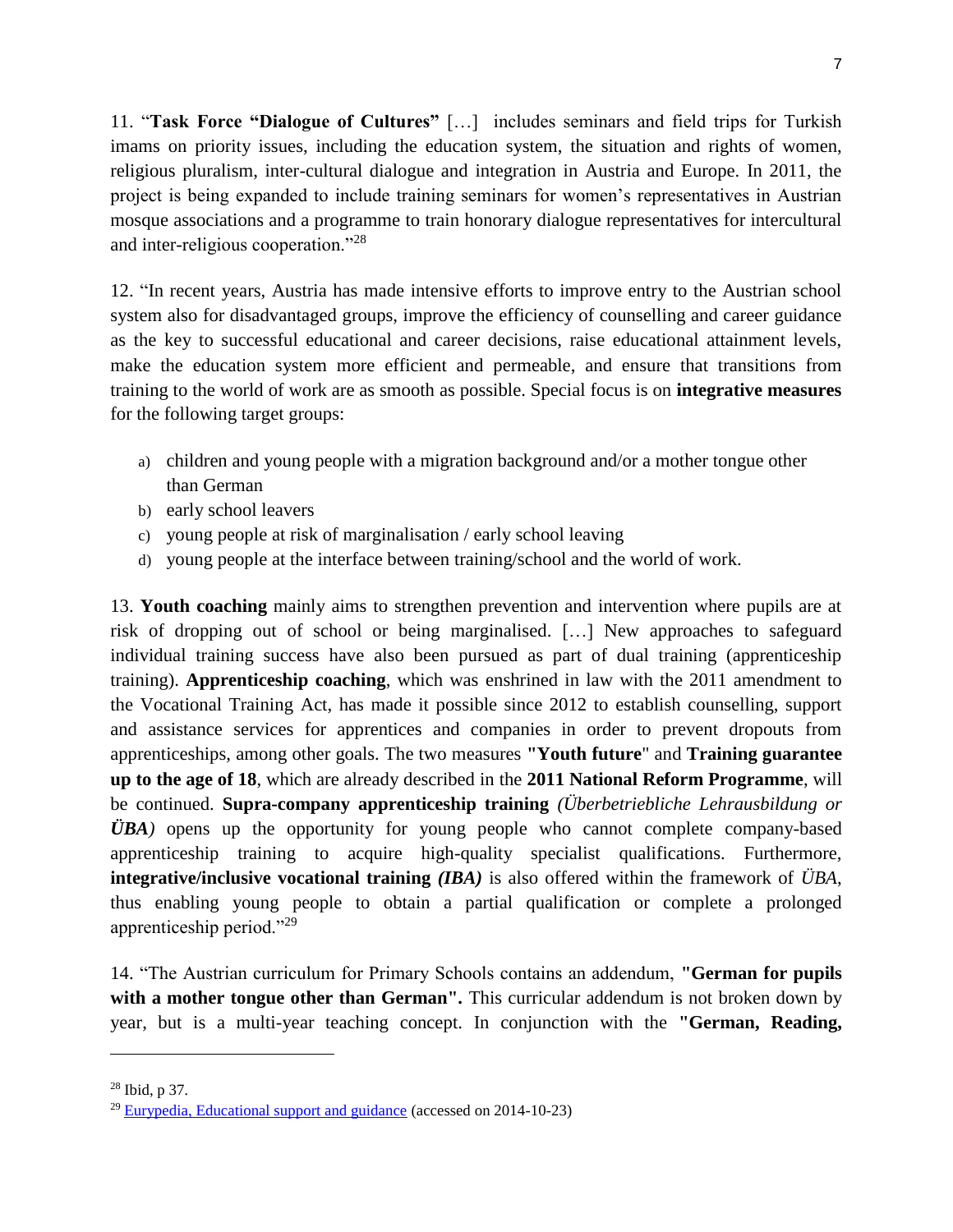Writing" curriculum, this addendum forms the basis for teaching and studying German as a second language. […] The objective of the **Optional Exercise "Mother tongue instruction"** in Primary and Special Schools is to develop and strengthen bilingual competences. Already at the pre-school stage, instruction by native-speaker teachers is recommended with a view to early language development.  $[\dots]^{30}$ 

# **C) Teachers**

15. "The main objectives of the '**New teacher training' scheme [2013]** can be summarised as follows:

- a) Quality enhancement: The new training scheme aims to increase the training level by providing more academically founded theory and practice in teacher training.
- b) Quality assurance**:** This marks the first time that the quality of curricula of PHs and universities is guaranteed by an independent quality assurance council.
- c) Competence orientation: The new scheme meets the current requirements for the teaching profession.
- d) Mobility and internationalisation: The new scheme complies with the Bologna structure (bachelor-master-PhD).
- e) Permeability: The new scheme allows for further qualifications and has been coordinated between PHs and universities.
- f) Enhancement of attractiveness: The switch to the Bologna system makes the teaching profession more easily accessible and more attractive for lateral entrants.
- g) Equivalence: Thanks to joint quality assurance and cooperation ventures between PHs and universities, all teachers will obtain standardised and equivalent qualifications."<sup>31</sup>

# **D) Quality education**

l

16. "At central level many initiatives have been made to facilitate good governance within the school system. Recent initiatives include:

- a) **New Matriculation Examination** *(Matura Neu)*: competence- and learning outcomesoriented and partly standardised;
- b) **Educational Standards** *(Bildungsstandards)*: define which competences students finishing 4th/8th grade should have attained;
- c) **School Quality in General Education** *(Schulqualität Allgemeinbildung - SQA)*: compulsory measures of quality development and quality assurance;
- d) **VET Quality Initiative** *(QualitätsInitiative BerufsBildung - QIBB)*: introduction of a comprehensive quality management system in the Austrian vocational education system

<sup>30</sup> [Eurypedia, Austrian Teaching & learning in Primary education](https://webgate.ec.europa.eu/fpfis/mwikis/eurydice/index.php/Austria:Teaching_and_Learning_in_Primary_Education) (accessed on 2014-10-23)

<sup>31</sup> [Eurypedia, Teachers and Education Staff](https://webgate.ec.europa.eu/fpfis/mwikis/eurydice/index.php/Austria:Teachers_and_Education_Staff) (accessed on 2014-10-23)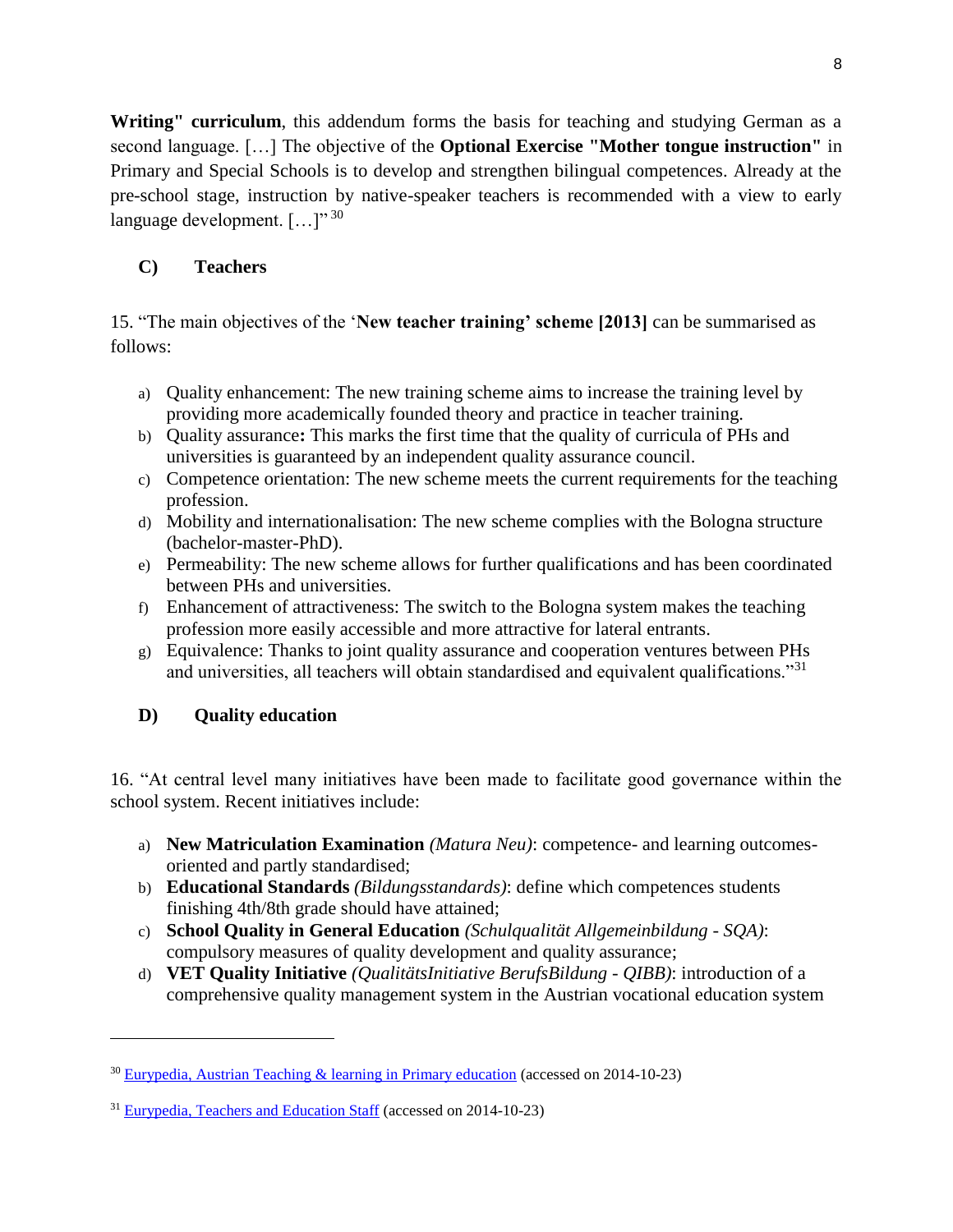to ensure and further develop quality of teaching and quality of administrative work at federal, provincial and institutional level;

- e) **Platforms and services on Information, Advice and Guidance for Education and Work** *(Berufsorientierung - IBOBB)*;
- f) **All-day schooling** *(ganztägige Schulformen)*;"<sup>32</sup>

17. According to Eurypedia<sup>33</sup>, among the measures and processes of external and internal QA in Austria are:

- a) Education Framework Plan<sup>34</sup>
- b) School inspections
- c) National educational standards
- d) New teacher training
- e) School Quality in General Education (*SQA*) initiative
- f) SQA online
- g) VET Quality Initiative (*QIBB*)
- h) Austrian Reference Point for Quality Assurance in Vocational Education and Training
- i) Quality Management in Apprenticeship (*QML*) initiative
- j) Agency for Quality Assurance and Accreditation Austria *(AQ Austria)* responsible for the entire higher education sector
- k) Quality assurance council for teacher training *(QSR)*
- l) *Ö-CERT* Quality framework for the adult education sector in Austria
- m) Training and further training programmes at the competence centre for adult learning the Federal Institute for Adult Learning *(BIFEB)*
- n) Specification of quality guidelines by the Adult Education Initiative

# **E) Curriculum**

l

18. "In light of current developments and trends regarding the utilization of new technologies and of the Internet, but also with a view to emphasizing their positive potentials and capabilities, the IT steering group of the Ministry of Education has set out "**Web 2.0 – making sensible use of IT networks**" as the core theme for the current school year. [...]"<sup>35</sup> The optimum, sustainable and widespread use of modern ICT in education, science and culture is supported and promoted by the **comprehensive initiative eFit** Austria.<sup>36</sup>

<sup>&</sup>lt;sup>32</sup> [Eurypedia, Organisation and Governance of Austrian education system](https://webgate.ec.europa.eu/fpfis/mwikis/eurydice/index.php/Austria:Organisation_and_Governance) (accessed on 2014-10-22)

<sup>33</sup> [Eurypedia, quality assurance](https://webgate.ec.europa.eu/fpfis/mwikis/eurydice/index.php/Austria:Quality_Assurance) (accessed on 2014-10-23)

<sup>&</sup>lt;sup>34</sup> Education framework plan, accessible at:

[https://www.bmbf.gv.at/ministerium/vp/2009/bildungsrahmenplan\\_18698.pdf?4dtiae](https://www.bmbf.gv.at/ministerium/vp/2009/bildungsrahmenplan_18698.pdf?4dtiae) (accessed on 2014-10-23) <sup>35</sup> Ministry of Education, Austrian Education News, March 2011, p. 2,

[http://www.bmukk.gv.at/medienpool/20247/aen\\_65.pdf](http://www.bmukk.gv.at/medienpool/20247/aen_65.pdf) (accessed 21/02/2014)

<sup>36</sup> World Data on Education, VI Ed. 2006/2007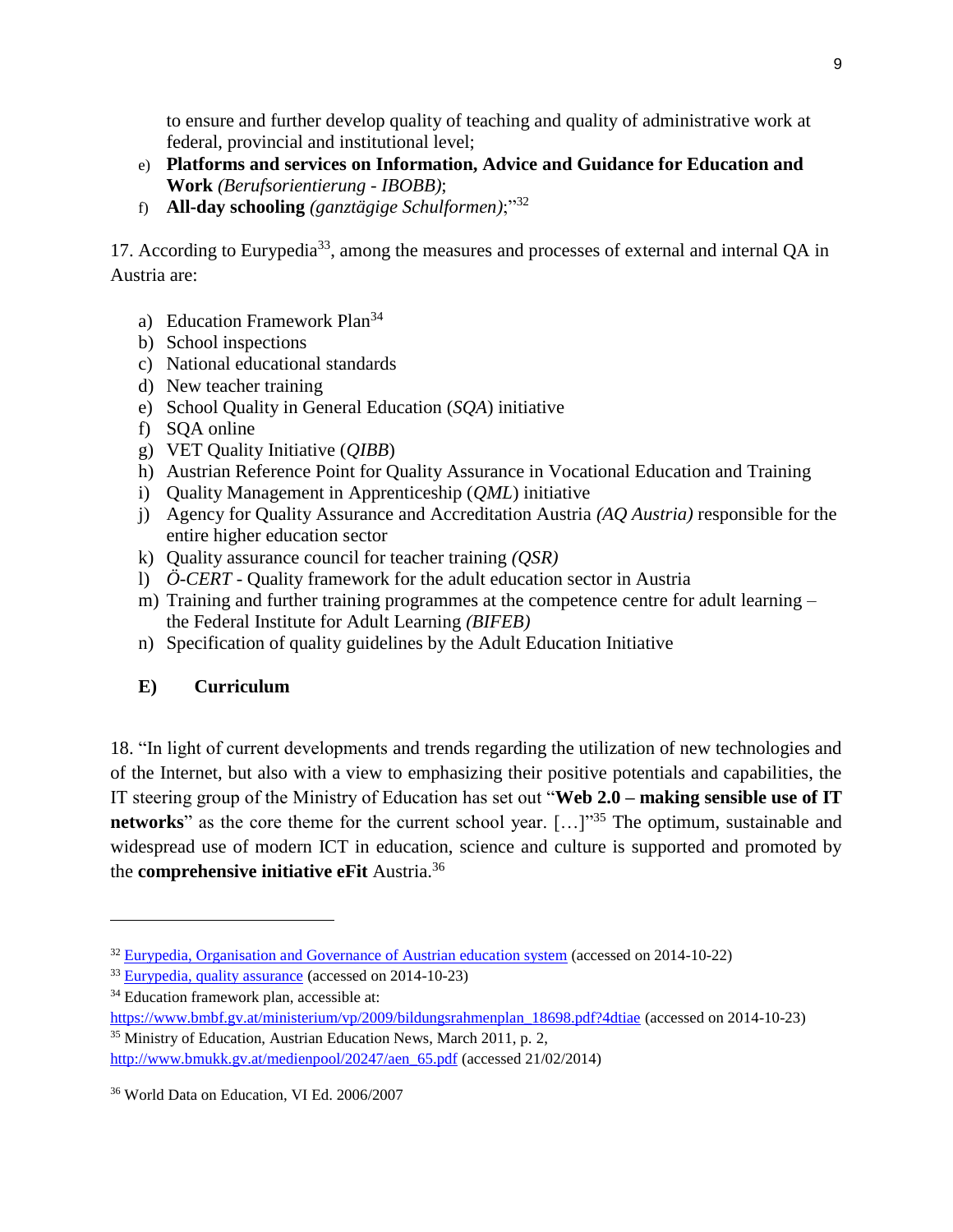19. "The curriculum for Primary Schools is a **general framework**. It forms the basis for teachers to plan and teach classes independently. According to the primary school curriculum, children should receive a basic and well-balanced education in the **social, emotional, intellectual and physical** spheres.  $[...]$ <sup>"37</sup>

# **F) Gender equality**

l

20. "The **education principle "Education for Equality between Women and Men"** was integrated into further curricula […]. A **model Boys' Day** was conceived for schools and has been regularly organized jointly by several ministries, educational institutions and men's counselling centres since 2008. It is the goal of this Boys' Day to arouse and heighten the interest of boys in the age group of approximately 11 to 16 years for non-traditional occupations and professions, especially in the domains of education and nursing. The studies "**Strategies for Widening the Vocational Range for Young Men"** and **"Drop-Out Rates of Male Students in Primary School Teacher Training"** were conducted in 2010. [...] The setting up of the **web portal "Gender and Education**" and the electronic **newsletter on education and equality "schug"** serve the purpose of raising the awareness of teachers, head teachers and school supervisors for gender issues. Austria-wide and regional conferences and symposia focused on gender-sensitive schools and on gender mainstreaming. The "**Gender Days" for schools**, which were introduced upon the joint initiative of several ministries, were devoted to the topics "Role Stereotypes and Violence Prevention" in 2007 and "Migration and Gender" in 2008. This initiative which has been re-named **"Gender – A Topical Issue"** is being pursued. It is hoped that this initiative will foster reflections on gender-stereotypes. […] The Federal Minister for Women and the Civil Service presented the **"National Action Plan for Gender Equality in the Labour Market**" on June 30, 2010. This NAP defines four strategic goals and priority fields of action: a) Diversifying educational paths and career choices, and gender-sensitive career orientation […]."<sup>38</sup>

21. "The "**FIT"-project – "Women into Technology"** involved visits to schools and information days at universities and colleges of applied sciences. Completed in 2009, the results of the **"mut"!-project — "Courage! — Girls and Technology",** are being integrated into educational and vocational orientation schemes. The **IMST-project** ("Top Schools through Innovations"), aims to improve instruction in mathematics, science subjects and computer

[http://tbinternet.ohchr.org/\\_layouts/treatybodyexternal/Download.aspx?symbolno=CEDAW%2fC%2fAUT%2f7-](http://tbinternet.ohchr.org/_layouts/treatybodyexternal/Download.aspx?symbolno=CEDAW%2fC%2fAUT%2f7-8&Lang=en) [8&Lang=en](http://tbinternet.ohchr.org/_layouts/treatybodyexternal/Download.aspx?symbolno=CEDAW%2fC%2fAUT%2f7-8&Lang=en) (accessed on 2014-10-23)

[http://www.ibe.unesco.org/fileadmin/user\\_upload/archive/Countries/WDE/2006/WESTERN\\_EUROPE/Austria/Aust](http://www.ibe.unesco.org/fileadmin/user_upload/archive/Countries/WDE/2006/WESTERN_EUROPE/Austria/Austria.pdf) [ria.pdf](http://www.ibe.unesco.org/fileadmin/user_upload/archive/Countries/WDE/2006/WESTERN_EUROPE/Austria/Austria.pdf)

<sup>37</sup> [Eurypedia, Austrian Teaching & learning in Primary education](https://webgate.ec.europa.eu/fpfis/mwikis/eurydice/index.php/Austria:Teaching_and_Learning_in_Primary_Education) (accessed on 2014-10-23)

<sup>&</sup>lt;sup>38</sup> Combined seventh and eighth periodic reports of State to the Committee on the Elimination of Discrimination against Women, p 6-7, accessible at: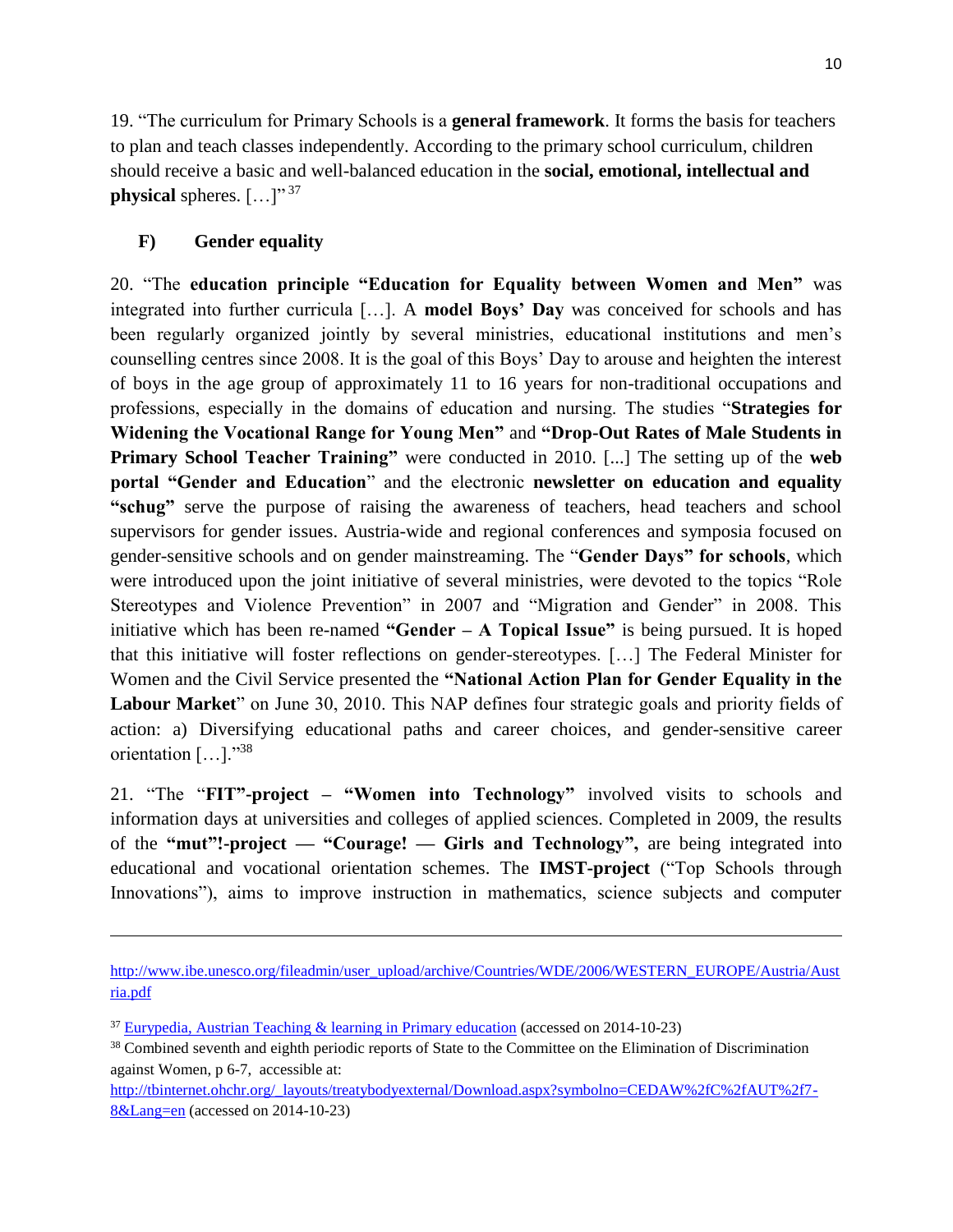science. The above-mentioned projects form part of **an inter-ministerial initiative entitled fFORTE – "Women in Research and Technology"**. In 2008, a nation-wide working group was set up for higher technical colleges, a **gender mainstreaming strategy** developed and a set of measures defined."<sup>39</sup>

# **Cooperation:**

22. Austria is **not party** to the 1960 UNESCO Convention against Discrimination in Education.

23. Austria **reported** to UNESCO on the measures taken for the implementation of the 1960 UNESCO Recommendation against Discrimination in Education within the framework of the **Seventh Consultation** of Member States (covering the period 2000-2005).

24. However, Austria did not report to UNESCO within the framework of the:

- a) **Sixth Consultation** of Member States (covering the period 1994-1999),
- b) **Eighth Consultation** of Member States (covering the period 2006-2011).

25. Austria reported to UNESCO on the measures taken for the implementation of the 1974 UNESCO Recommendation concerning Education for International Understanding, Co-operation and Peace and Education relating to Human Rights and Fundamental Freedoms within the framework of the:

- a) **Fourth Consultation** of Member States (covering the period 2005-2008),
- b) **Fifth Consultation** of Member States (covering the period 2009-2012).

26. Austria reported to UNESCO on the measures taken for the implementation of the 1976 UNESCO Recommendation on the Development of Adult Education within the framework of:

- a) the **First Consultation** of Member States (1993)
- b) the **Second Consultation** of Member States (2011).

27. Austria is **not party** to the 1989 UNESCO Convention on Technical and Vocational Education.

### **Freedom of opinion and expression**

Constitutional and Legislative framework:

<sup>39</sup> Ibid, p 28.

 $\overline{a}$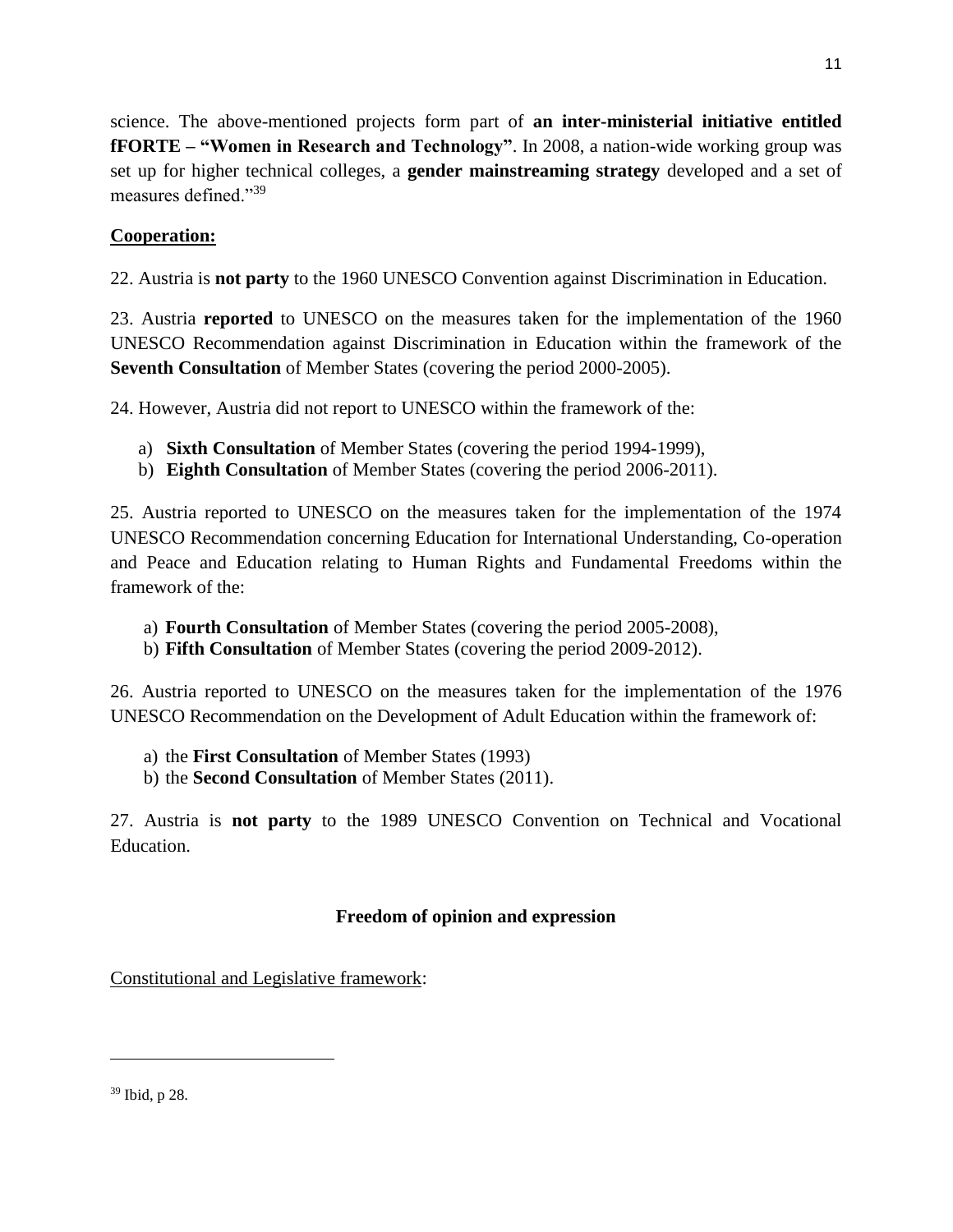28. Article 13 of Austrian Basic Law determines that "everyone has the right within the limits of the law freely to express his opinion" by any means.<sup>40</sup> In addition, Austria ratified the European Convention on Human Rights which safeguards freedom of expression in Article 10.<sup>41</sup> This international treaty was enacted as Austrian constitutional law in 1964 as well.<sup>42</sup>

29. Any form of neo-Nazism or anti-Semitism is prohibited by law as well as the public denial, approval, or justification of Nazi crimes, including the Holocaust. $43$ 

30. Defamation is considered a civil offence under the Media Act of 1981<sup>44</sup> as well as a criminal offence under the Austrian Penal Code,<sup>45</sup> leading up to a prison sentence of maximum five years.

31. In 1987, Austria adopted the Duty to Grant Information Act implementing the public's access to information.<sup>46</sup>

### Media self-regulation:

32. Media self-regulation is present in Austria through entities such as the Austrian Press Council and there is a special section within the National Union Federation of Austria for journalists.

### Safety of journalists:

 $\overline{a}$ 

33. UNESCO recorded no killing of journalists in Austria between 2008 and 2013. Journalists work in a safe environment.

 $42$  See Article II of the Bundesgesetzblatt für die Republik Österreich, Nr. 59/1964 at: [https://www.ris.bka.gv.at/Dokumente/BgblPdf/1964\\_59\\_0/1964\\_59\\_0.pdf](https://www.ris.bka.gv.at/Dokumente/BgblPdf/1964_59_0/1964_59_0.pdf)

<sup>43</sup> See Article 3h in particular of the Verbotsgesetz 1947 at: <https://www.ris.bka.gv.at/GeltendeFassung.wxe?Abfrage=Bundesnormen&Gesetzesnummer=10000207>

<sup>&</sup>lt;sup>40</sup> See Article 13 of the Basic Law of 21 December 1867 on the General Rights of Nationals in the

Kingdoms and Länder represented in the Council of the Realm at: [https://www.ris.bka.gv.at/Dokumente/Erv/ERV\\_1867\\_142/ERV\\_1867\\_142.pdf](https://www.ris.bka.gv.at/Dokumente/Erv/ERV_1867_142/ERV_1867_142.pdf)

<sup>&</sup>lt;sup>41</sup> See the European Convention on Human Rights at: [http://www.echr.coe.int/documents/convention\\_eng.pdf](http://www.echr.coe.int/documents/convention_eng.pdf)

<sup>&</sup>lt;sup>44</sup> See the Media Act at: [https://www.ris.bka.gv.at/Dokumente/Erv/ERV\\_1981\\_314/ERV\\_1981\\_314.pdf](https://www.ris.bka.gv.at/Dokumente/Erv/ERV_1981_314/ERV_1981_314.pdf)

<sup>45</sup> See the Article 297 of the 1975 Austrian Penal Code (Strafgesetzbuch) at: [http://www.jusline.at/297\\_Verleumdung\\_StGB.html.](http://www.jusline.at/297_Verleumdung_StGB.html)

<sup>46</sup> See the Duty to Grant Information Act at: [https://www.ris.bka.gv.at/Dokumente/Erv/ERV\\_1987\\_287/ERV\\_1987\\_287.pdf](https://www.ris.bka.gv.at/Dokumente/Erv/ERV_1987_287/ERV_1987_287.pdf)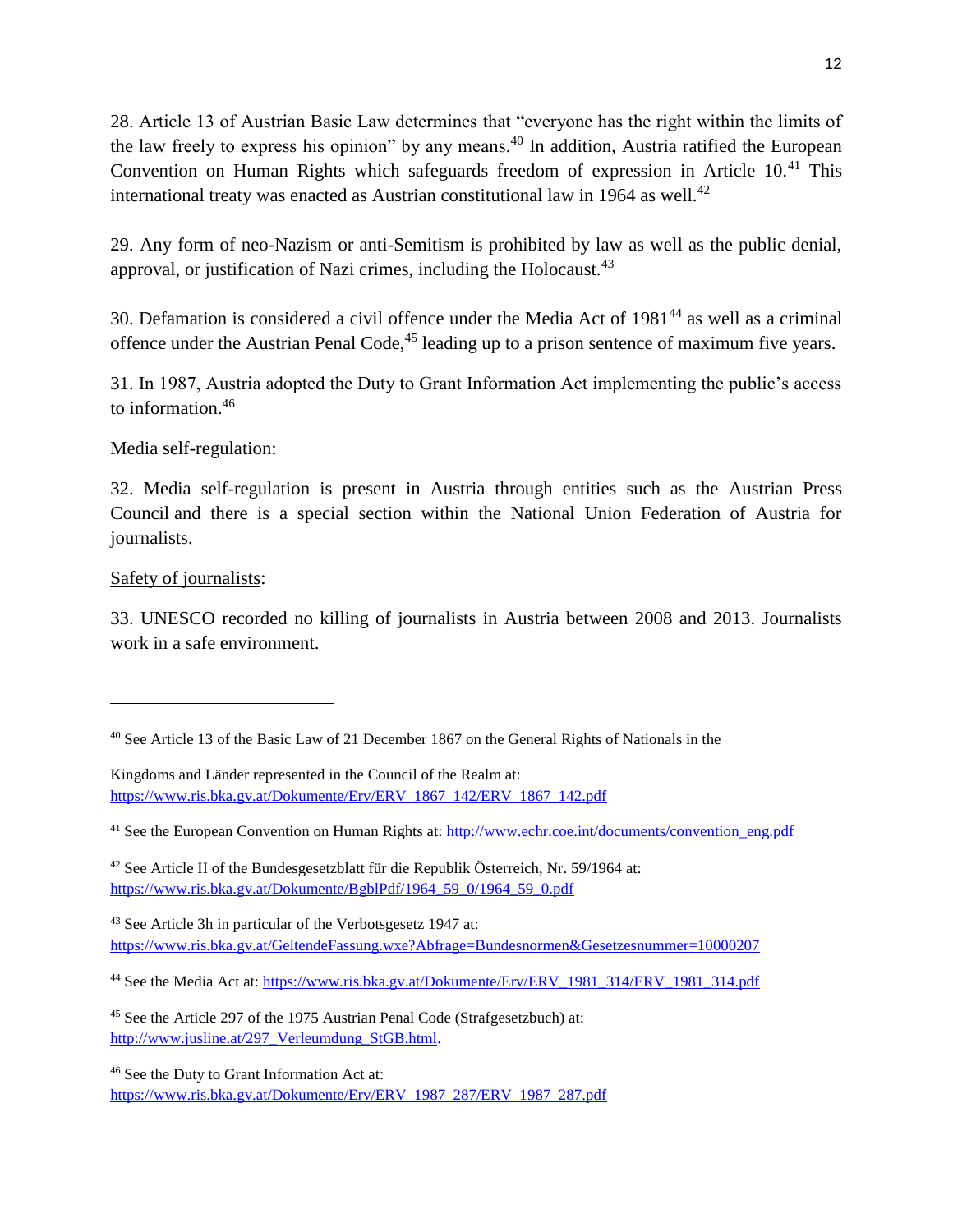#### **III. RECOMMENDATIONS**

**Recommendations made within the framework of the first cycle of the Working Group on the Universal Periodic Review, considered on (please check the date on the following web site: [http://www.ohchr.org/EN/HRBodies/UPR/Pages/Documentation.aspx\)](http://www.ohchr.org/EN/HRBodies/UPR/Pages/Documentation.aspx)** 

*34. The recommendations listed below enjoy the support of Austria:*

- *i. A - 92.25. In accordance with the recommendations of the Committee on the Elimination of Racial Discrimination, carry out public awareness-raising campaigns to fight discrimination and hate speech - these kind of policies could be complemented by adopting and implementing legislative measures; promote an inclusive educational system which does not leave behind migrant children or children with special needs (Costa Rica);*
- *ii. A - 92.33. Enhance provision of human rights education and training at appropriate levels of the education system and relevant public officials (Philippines);*
- *iii. A - 92.84. Incorporate human rights education and training as a cross-cutting subject at all levels of the formal educational system, in particular at primary and secondary education (Costa Rica);*
- *iv. A - 92.85. Consider appropriate education system reforms to ensure its more inclusive social accessibility (Slovakia);*
- *v. A - 93.26. Take further steps to strengthen social, economic and educational support provided to school children from immigrant minorities (Turkey);*

*35. The following recommendations will be examined by Austria which will provide responses in due time, but no later than the seventeenth session of the Human Rights Council in June 2011:*

- i. R 93.27. Take further steps to increase awareness-raising campaigns and enhance education of the **principles of non-discrimination and tolerance** in school curriculums, including **teaching of mother tongue** for immigrant minorities (Turkey);
- ii. R 93.42. Adopt a national plan against racism, racial discrimination, xenophobia and intolerance that includes aspects such as **education and training in human rights for all levels of public administration** and a system of data collection for overseeing and controlling xenophobic and racist acts; carry out a comprehensive analysis on the effectiveness of legislative measures which seek to prohibit and punish using xenophobic messages or the incite to racial discrimination by political parties; and establish a simplified and flexible mechanism to process and deal with claims based on possible acts of discriminatory treatment by security forces and bodies (Spain);
- iii. R 93.50. Adopt measures to guarantee **Roma children** the right to education in their own language and in a relevant way with their own culture (Ecuador);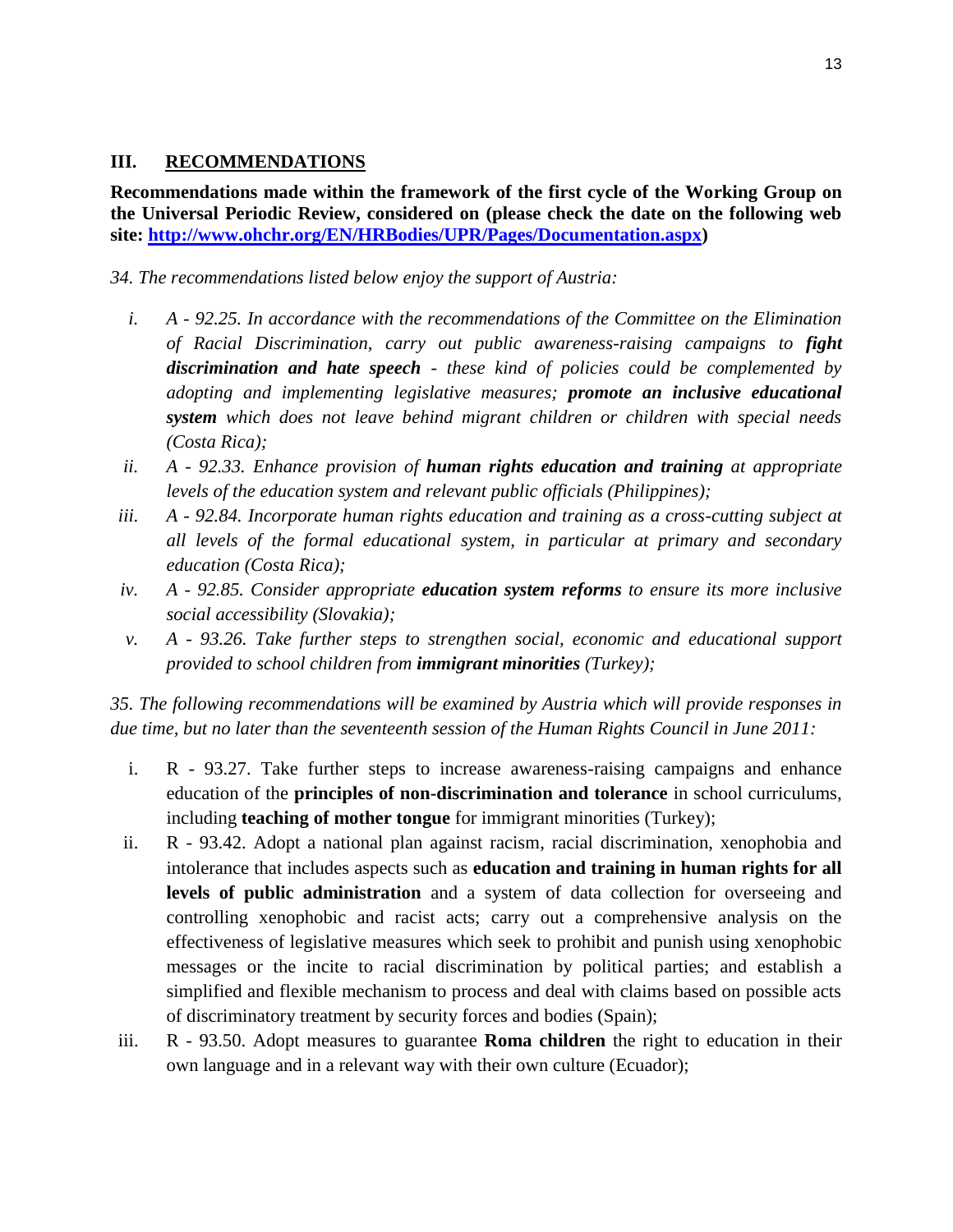iv. A - 93.54. Provide financial **support to the Slovenian-language music school in the province of Carinthia** on the basis of the same criteria as applied to the Germanlanguage music school (Slovenia).

#### **Analysis:**

l

36. Austria has adopted several measures to further promote inclusive education for disadvantaged children (minorities, girls, children with special needs…) as well as promoting cultural diversity (including the use of language). However, Austria did not take additional special measures to promote human rights education.

### **37. Specific Recommendations:**

**37.1 Austria should be strongly encouraged to ratify the UNESCO Convention against discrimination in education.**

**37.2 Austria should be encouraged to further submit state reports for the periodic consultations of UNESCO's education related standard-setting instruments.**

**37.3 Austria could be encouraged to further promote human rights education, in particular the non-discrimination principle.**

### **Freedom of opinion and expression**

38. Austria is recommended to decriminalize defamation, and place it within a civil code that is in accordance with international standards. $47$ 

### **Cultural rights**

39. As a State Party to the Convention concerning the Protection of the World Cultural and Natural Heritage  $(1972)^{48}$ , the Convention for the Safeguarding of the Intangible Cultural Heritage (2003) and the Convention on the Protection and Promotion of the Diversity of Cultural

<sup>&</sup>lt;sup>47</sup> See for example, General Comments No 34. of the International Covenant on Civil and Political Rights (ICCPR), 2006 Recommendation of the 87th Session Human Rights Committee, the recommendations of the UN Special Rapporteurs on the Right to Freedom of Opinion and Expression, and Resolution 1577 (2007) of the Parliamentary Assembly of the Council of Europe.

<sup>48</sup> See UNESCO. 2013. Austria Periodic Report on the 1972 Convention concerning the Protection of the World Cultural and Natural Heritage. http://whc.unesco.org/archive/periodicreporting/EUR/cycle02/section1/at.pdf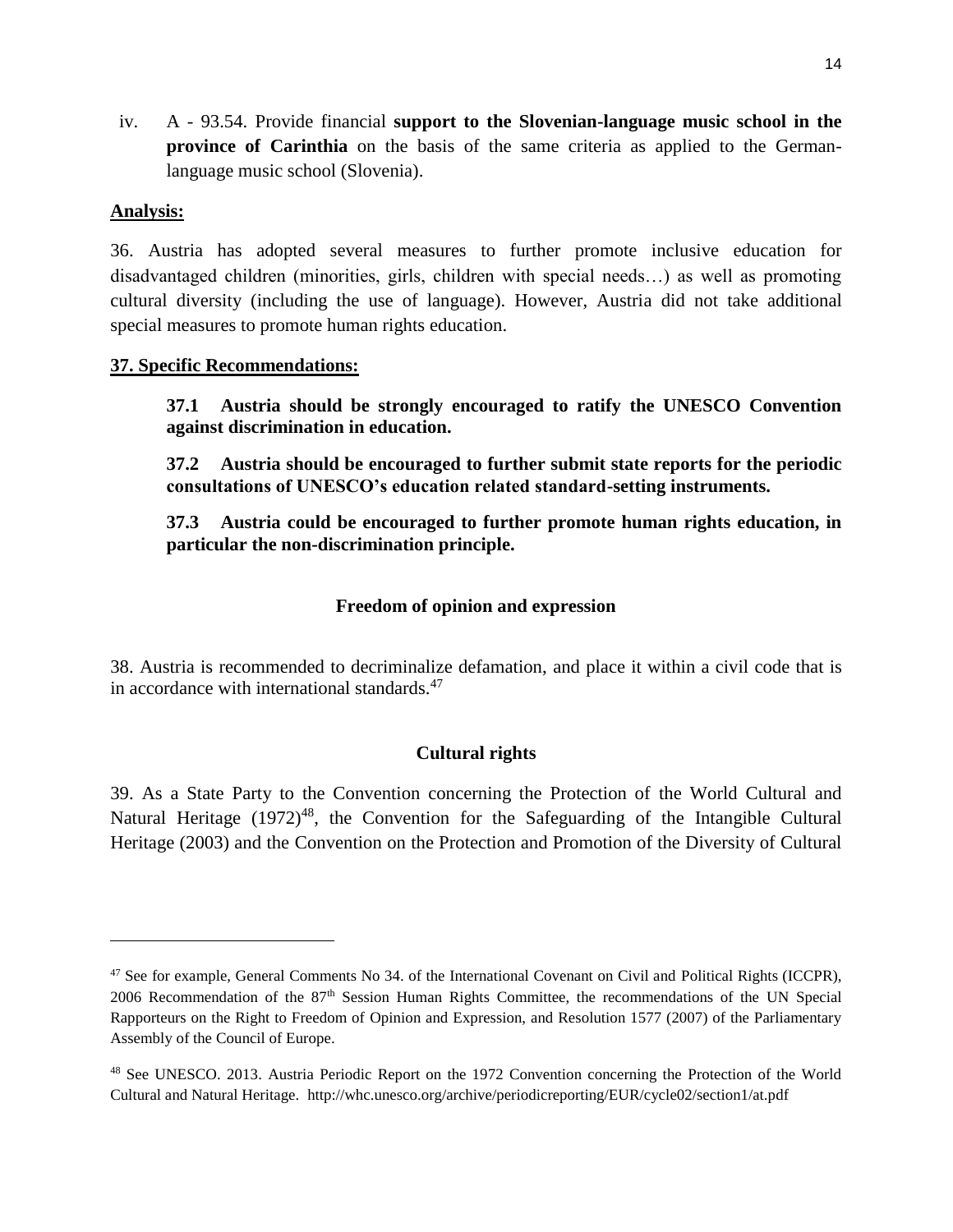Expressions  $(2005)^{49}$ , Austria is encouraged to fully implement the relevant provisions that promote access to and participation in cultural heritage and creative expressions and, as such, are conducive to implementing the right to take part in cultural life as defined in article 27 of the Universal Declaration of Human Rights and article 15 of the International Covenant on Economic, Social and Cultural Rights. In doing so, Austria is encouraged to give due consideration to the participation of communities, practitioners, cultural actors and NGOs from the civil society as well as vulnerable groups (minorities, indigenous peoples, migrants, refugees, young peoples and peoples with disabilities), and to ensure that equal opportunities are given to women and girls to address gender disparities.

#### **Freedom of scientific research and the right to benefit from scientific progress and its applications**

40. **Austria**, in the framework of the 2015-2017 consultations related to the revision and monitoring of the Recommendation on the Status of Scientific Researchers, is encouraged to report to UNESCO on any legislative or other steps undertaken by it with the aim to implement this international standard-setting instrument, adopted by UNESCO in 1974. The 1974 Recommendation on the Status of Scientific Researchers sets forth the principles and norms of conducting scientific research and experimental development and applying its results and technological innovations in the best interests of pursuing scientific truth and contributing to the enhancement of their fellow citizens' well-being and the benefit of mankind and peace. The Recommendation also provides the guidelines for formulating and executing adequate science and technology policies, based on these principles and designed to avoid the possible dangers and fully realize and exploit the positive prospects inherent in such scientific discoveries, technological developments and applications. Following-up to its 2011-2012 report on the implementation of the 1974 Recommendation, in providing a progress report in 2015-2017 on this matter, **Austria** is kindly invited to pay a particular attention to the legal provisions and regulatory frameworks which ensure that scientific researchers have the responsibility and the right to work in the spirit of the principles enshrined in the 1974 Recommendation, such as: i) intellectual freedom to pursue, expound and defend the scientific truth as they see it, and autonomy and freedom of research, and academic freedom to openly communicate on research results, hypotheses and opinions in the best interests of accuracy and objectivity of scientific results; ii) participation of scientific researchers in definition of the aims and objectives of the programmes in which they are engaged and to the determination of the methods to be adopted which should be compatible with respect for universal human rights and fundamental freedoms, as well as ecological and social responsibility; iii) freedom of expression relating to the human, social or ecological value of certain projects and in the last resort withdraw from those projects if their conscience so dictates ; iv) freedom of movement, in particular for participation in international scientific and technological gatherings for furtherance of international peace,

l

<sup>&</sup>lt;sup>49</sup> See UNESCO. 2012. Austria Periodic Report on the 2005 Convention on the Protection and Promotion of the Diversity of Cultural Expressions. http://www.unesco.org/culture/culturaldiversity/2005convention/data.php?1411480344&dir=reports&link=Austria\_Report\_Ownformat\_EN\_2012.pdf